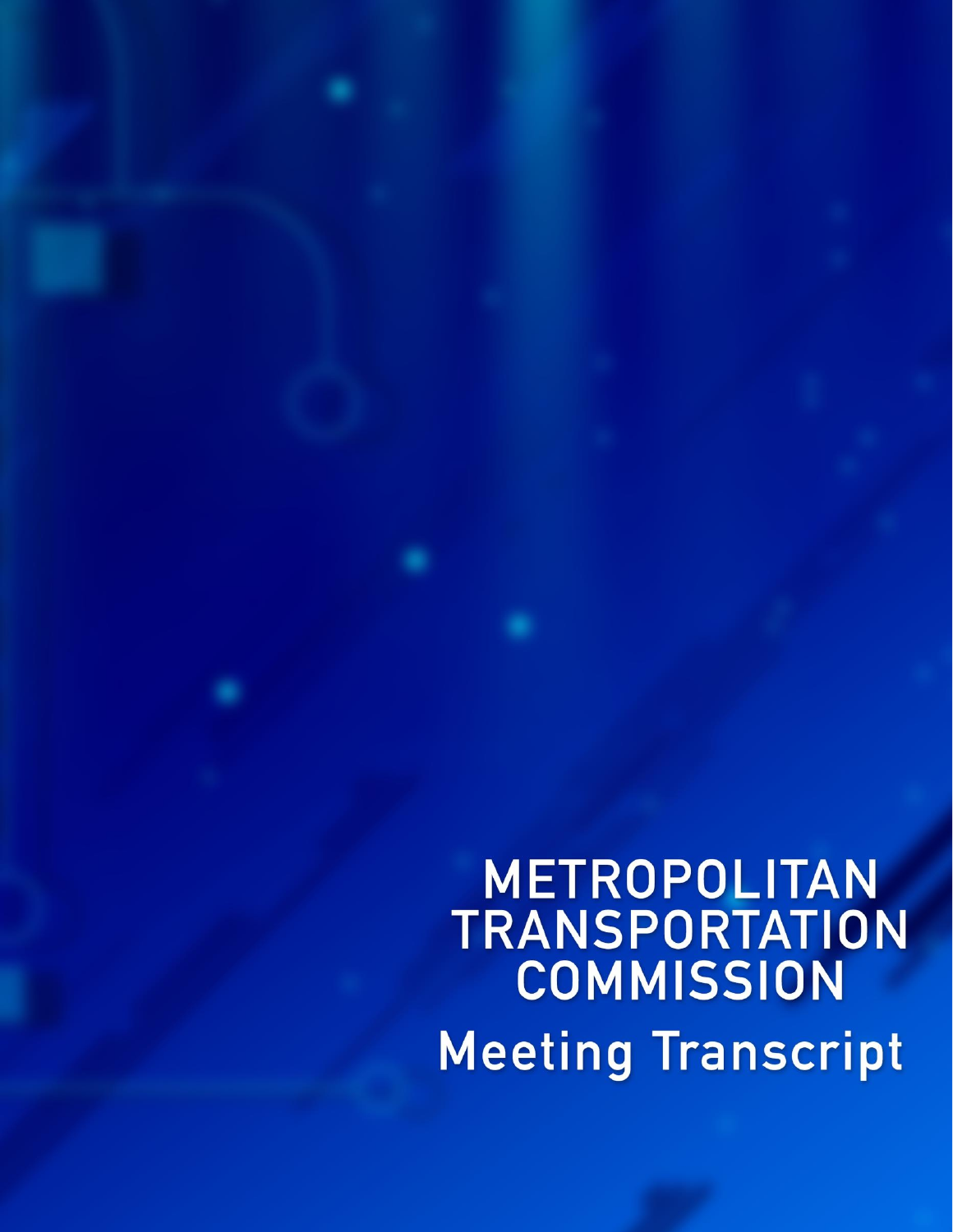JUNE 8, 2022

 **METROPOLITAN TRANSPORTATION COMMISSION ADMINISTRATION COMMITTEE WEDNESDAY, JUNE 8, 2022 9:40 AM FEDERAL GLOVER, CHAIR:** THANK YOU. I AM CHAIR GLOVER JOINED BY VICE CHAIR CHAVEZ. WE'LL BEGIN THE MEETING OF THE ADMINISTRATIVE COMMITTEE. PLEASE ROLL THE ANNOUNCEMENT. [RECORDED MEETING PROCEDURES ANNOUNCEMENT] THIS MEETING WILL BE CONDUCTED AS A HYBRID MEETING A ZOOM WEBINAR LINK HAS BEEN PROVIDED AS WELL AS ACCOMMODATIONS FOR IN-PERSON ATTENDANCE. THIS MEETING IS ALSO BEING WEBCAST ON THE METROPOLITAN TRANSPORTATION COMMISSION WEB SITE. COMMISSIONERS AND MEMBERS OF THE PUBLIC PARTICIPATION BY ZOOM, WISHING TO SPEAK, SHOULD USE THE RAISE HAND FEATURE OR DIAL STAR 9, AND THE CHAIR WILL CALL UPON THEM AT THE APPROPRIATE TIME. TELECONFERENCE ATTENDEES WILL BE CALLED UPON BY THE LAST FOUR DIGITS OF THEIR PHONE NUMBER. IT IS REQUESTED THAT PUBLIC SPEAKERS STATE THEIR NAMES AND ORGANIZATION, BUT, PROVIDING SUCH INFORMATION IS VOLUNTARY. WRITTEN PUBLIC COMMENTS RECEIVED AT INFO@BAYAREAMETRO.GOV BY 5 P.M., YESTERDAY, WILL BE POSTED TO THE ONLINE AGENDA AND ENTERED INTO THE RECORD, BUT WILL NOT BE READ OUT LOUD. A ROLL CALL VOTE WILL BE TAKEN FOR ALL ACTION ITEMS. PANELISTS AND ATTENDEES SHOULD NOTE THAT THE CHAT FEATURE IS NOT ACTIVE. IN ORDER TO PARTICIPATE, PLEASE MAKE SURE YOUR APPLICATION IS UP TO DATE.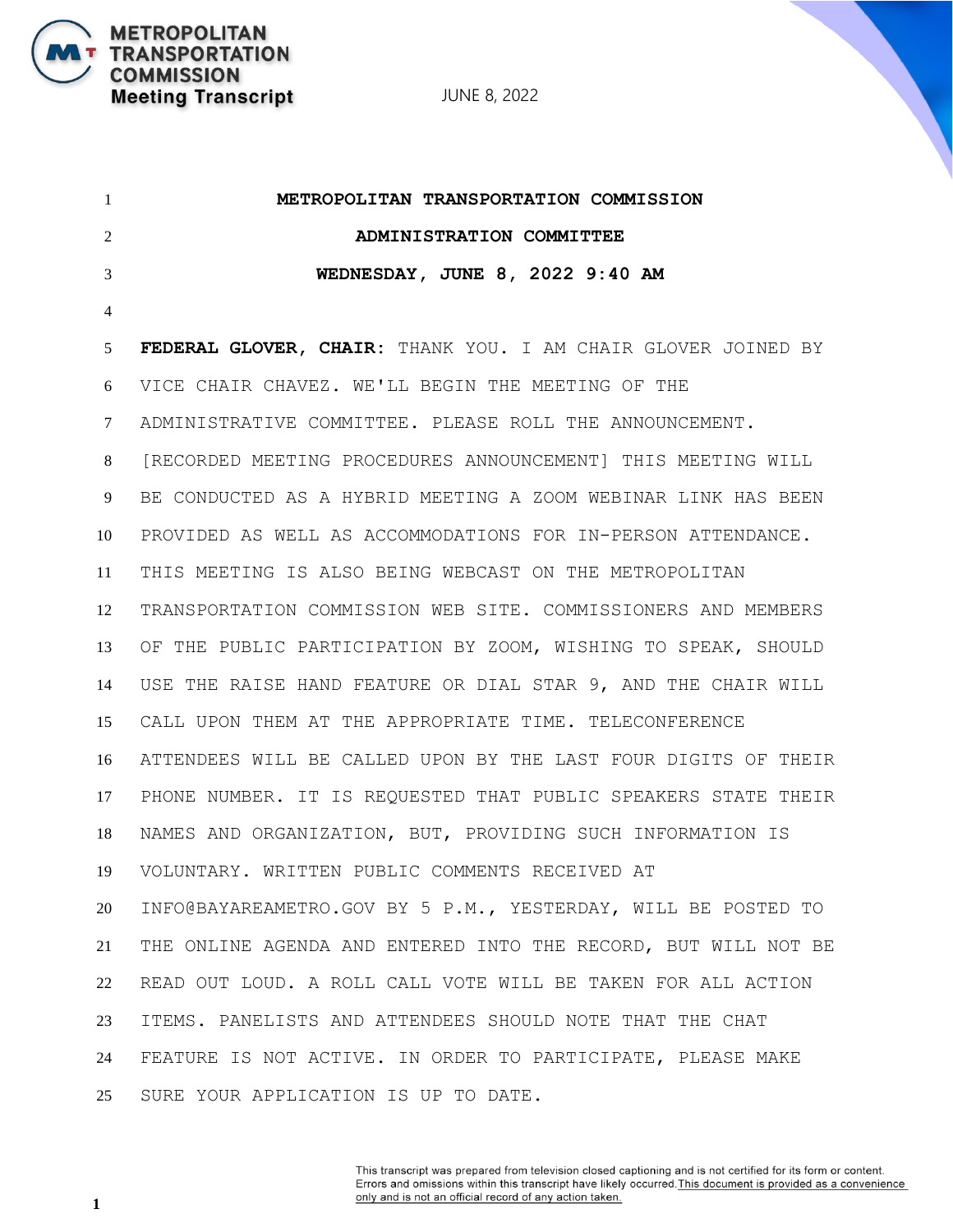

```
1
2 CLERK, KIMBERLY WARD: CHAIR I'LL GO AHEAD AND CALL THE ROLL.
3 CHAIR GLOVER?
4
5 FEDERAL GLOVER, CHAIR: PRESENT.
6
7 CLERK, KIMBERLY WARD: THANK YOU. VICE CHAIR CHAVEZ?
8
9 CINDY CHAVEZ, V. CHAIR: HERE.
10
11 CLERK, KIMBERLY WARD: COMMISSIONER ABE-KOGA?
12
13 MARGARET ABE-KOGA: HERE.
14
15 CLERK, KIMBERLY WARD: COMMISSIONER EL-TAWANSY? IS ABSENT. 
16 COMMISSIONER MILEY?
17
18 NATHAN MILEY: HERE.
19
20 CLERK, KIMBERLY WARD: PAPAN?
21
22 GINA PAPAN: HERE.
23
24 CLERK, KIMBERLY WARD: RABBIT?
25
```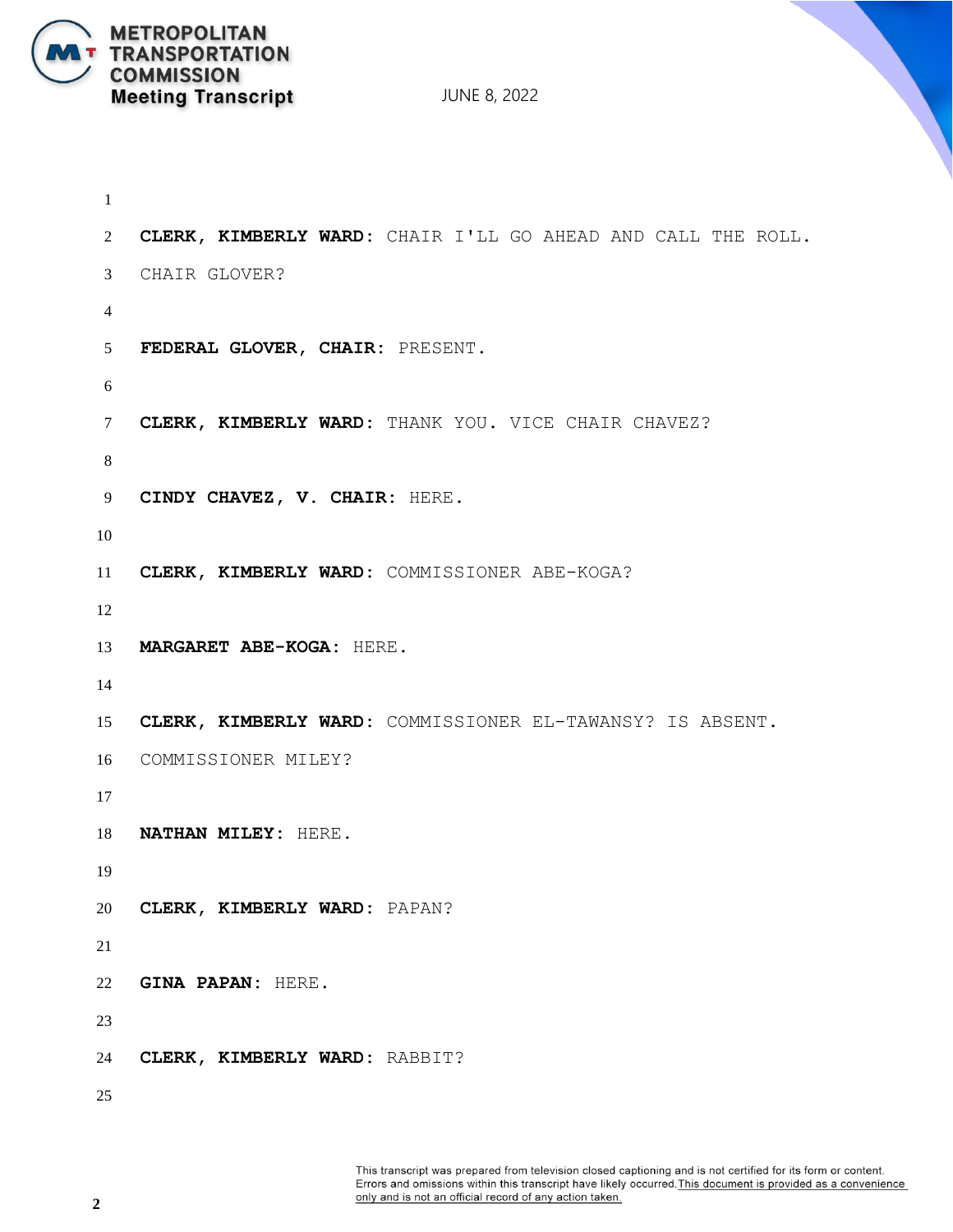

| $\mathbf{1}$   | DAVID RABBIT: HERE.                                           |
|----------------|---------------------------------------------------------------|
| $\overline{2}$ |                                                               |
| 3              | CLERK, KIMBERLY WARD: RONEN? IS ABSENT. COMMISSIONER WORTH?   |
| $\overline{4}$ |                                                               |
| 5              | AMY R. WORTH: HERE.                                           |
| 6              |                                                               |
| 7              | CLERK, KIMBERLY WARD: THANK YOU. WE HAVE A QUORUM.            |
| 8              |                                                               |
| 9              | FEDERAL GLOVER, CHAIR: OKAY. THANK YOU. SO THE NEXT ITEM      |
| 10             | BEFORE US TODAY IS THE CONSENT CALENDAR. IS THERE ANY MEMBER  |
| 11             | OF THE COMMITTEE WISHING TO MOVE AN ITEM? MADAM CLERK COULD   |
| 12             | YOU ALSO SEE IF WE HAVE ANY WRITTEN COMMENTS ON THIS ITEM? OR |
| 13             | IS THERE ANY MEMBERS OF THE PUBLIC THAT WISHES TO ADDRESS US  |
| 14             | ON THE CONSENT CALENDAR?                                      |
| 15             |                                                               |
| 16             | CLERK, KIMBERLY WARD: THERE ARE NO MEMBERS OF THE PUBLIC WITH |
| 17             | THEIR HAND RAISED, AND THERE WAS NO PUBLIC COMMENT SUBMITTED  |
| 18             | ON THIS ITEM. BUT I DO SEE COMMISSIONER CHAVEZ WITH HER HAND  |
|                | 19 RAISED.                                                    |
| 20             |                                                               |
| 21             | FEDERAL GLOVER, CHAIR: OKAY.                                  |
| 22             |                                                               |
| 23             | CINDY CHAVEZ, V. CHAIR: THANK YOU VERY MUCH. I WOULD LIKE TO  |
| 24             | RECUSE FROM ITEM 2F, AND TWO G UNDER GOVERNMENT CODE 84308.   |
| 25             |                                                               |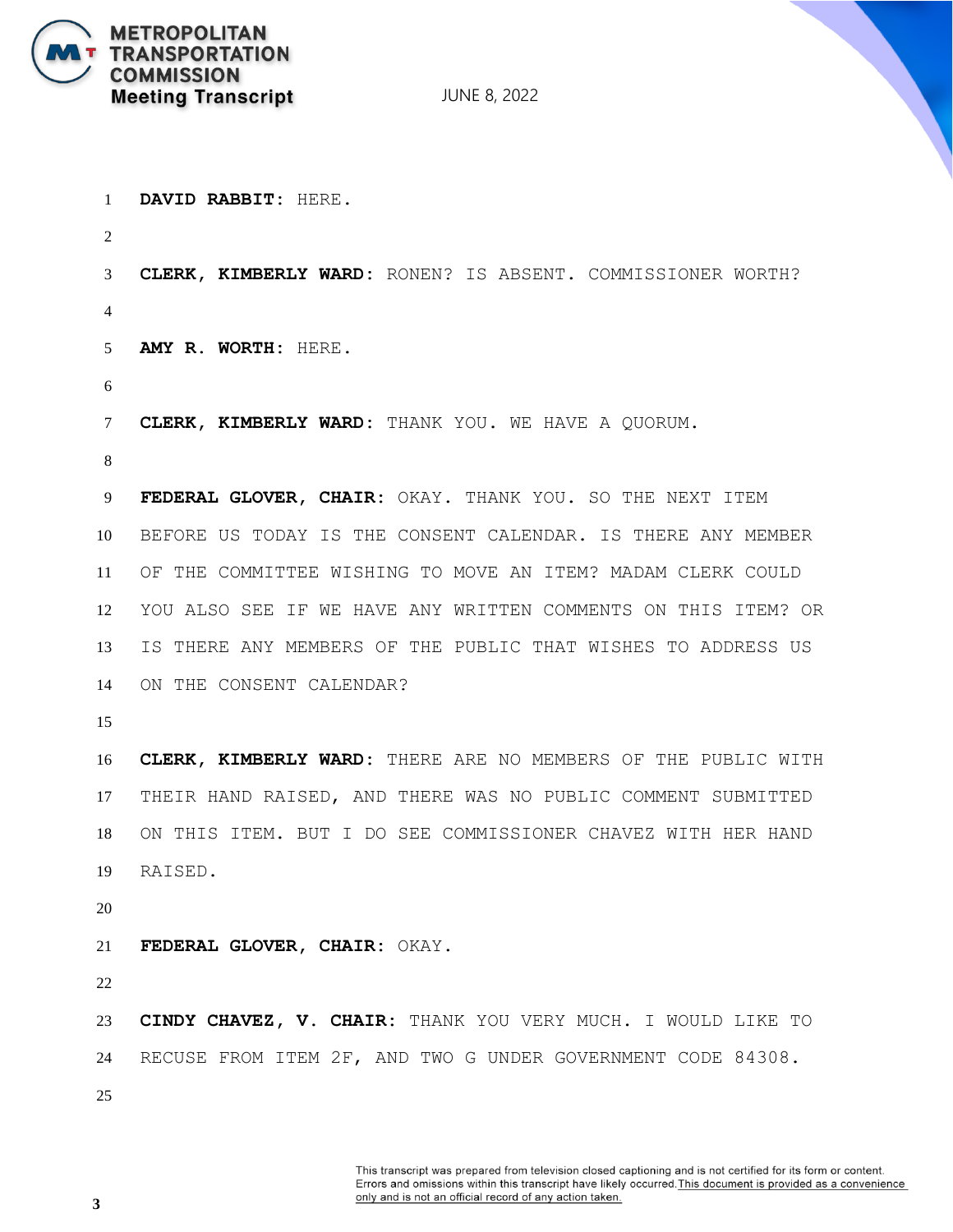

```
1 FEDERAL GLOVER, CHAIR: OKAY. SO, WITH THAT, IS THERE A MOTION
2 TO -- FOR THE CONSENT CALENDAR?
3
4 DAVID RABBIT: SO MOVED. RABBIT.
5
6 FEDERAL GLOVER, CHAIR: OKAY. IS THERE A SECOND?
7
8 AMY R. WORTH: SECOND, WORTH.
9
10 FEDERAL GLOVER, CHAIR: OKAY. SO WE HAVE A MOTION BY RABBIT,
11 SECOND BY WORTH TO APPROVE THE CONSENT CALENDAR. AND LET THE 
12 RECORD SHOW THAT COMMISSIONER CHAVEZ WILL BE RECUSING YOURSELF 
13 FROM THIS
14
15 CINDY CHAVEZ, V. CHAIR: FROM 2F AND 2G ARE THE ITEMS I WILL BE 
16 SUPPORTING.
17
18 FEDERAL GLOVER, CHAIR: ROLL CALL PLEASE.
19
20 CLERK, KIMBERLY WARD: CHAIR GLOVER?
21
22 FEDERAL GLOVER, CHAIR: YES.
23
24 CLERK, KIMBERLY WARD: CHAVEZ?
25
```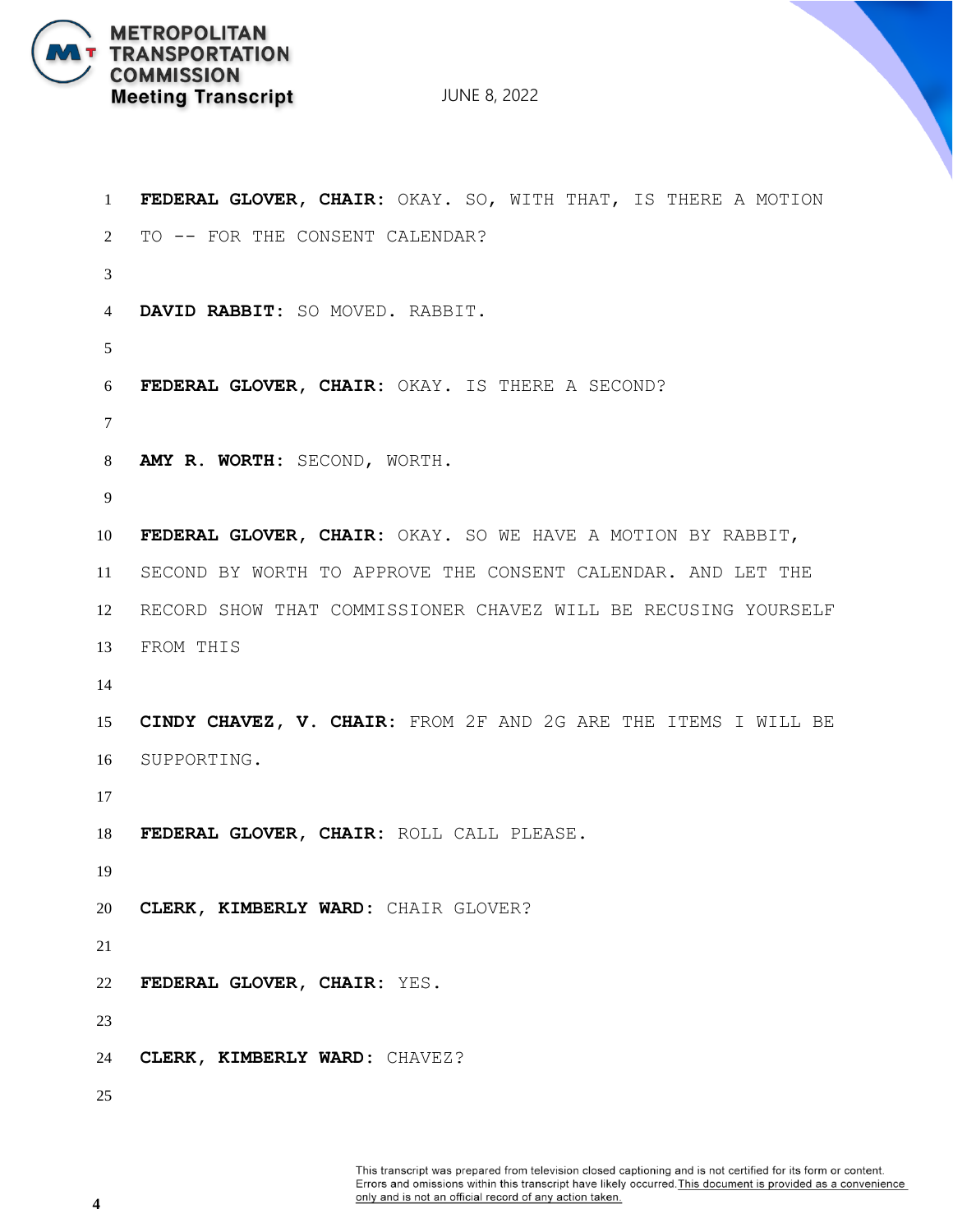

```
1 CINDY CHAVEZ, V. CHAIR: YES.
2
3 CLERK, KIMBERLY WARD: MILEY?
4
5 NATHAN MILEY: YES.
6
7 CLERK, KIMBERLY WARD: PAPAN?
8
9 GINA PAPAN: YES.
10
11 CLERK, KIMBERLY WARD: RABBIT?
12
13 DAVID RABBIT: AYE.
14
15 CLERK, KIMBERLY WARD: RONEN IS ABSENT. WORTH?
16
17 AMY R. WORTH: AYE.
18
19 CLERK, KIMBERLY WARD: THANK YOU. THE MOTION PASSES WITH --
20 EXCUSE ME -- COMMISSIONER -- VICE CHAIR CHAVEZ RECUSING
21 HERSELF FROM ITEMS 2F, AND TWO G, ON THE CONSENT CALENDAR.
22
23 FEDERAL GLOVER, CHAIR: THANK YOU. WE'LL MOVE TO OUR NEXT ITEM 
24 WHICH IS MTC RESOLUTION NUMBER 4517 FOR FISCAL YEAR 2022/'23,
```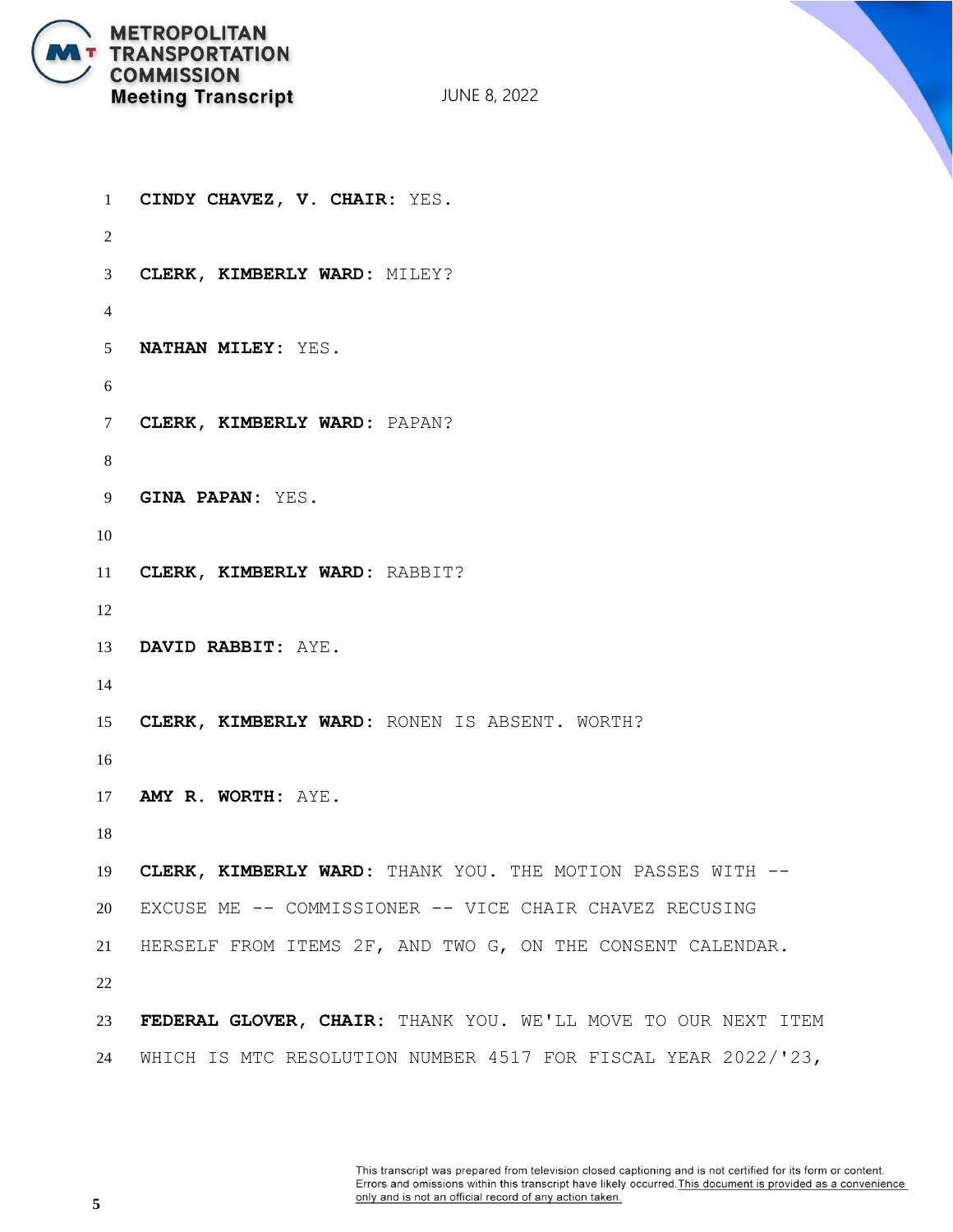

 OPERATING AND CAPITAL BUDGET. OUR CFO DEREK H HANSEL WILL BE PRESENTING THIS ITEM.

 **DEREK HANSEL:** THANK YOU, COMMISSIONER GLOVER. BEFORE I GET STARTED, JUST WANT TO THANK OUR BUDGETS TEAM AND ALL OUR COLLEAGUES ACROSS THE AGENCY FOR PULLING ALL THIS TOGETHER. IT HAS BEEN A REAL SPRINT OVER THE LAST MONTH. I'M VERY PROUD OF THIS TEAM AND JUST WANTED TO THANK THEM, AGAIN. NEXT SLIDE, PLEASE. I'M CERTAINLY NOT GOING TO GO INTO ALL OF THE ECONOMIC DETAILS THAT WE DID LAST MONTH. BUT JUST A QUICK TOUCH OF SOME OF THE HIGHLIGHTS. NEXT SLIDE. AGAIN, THE NATIONAL ECONOMY IS VERY STRONG TODAY. WE RECOVERED VERY WELL FROM THE PANDEMIC INDUCED RECESSION. THERE WAS AN UNBELIEVABLE AMOUNT OF FISCAL AND MONETARY SUPPORT PROVIDED BY CONDITIONING AND THE FEDERAL RESERVE WHICH HAVE KEPT THAT TOGETHER. AND I NOTE THAT WHILE GDP HAS SET NEW RECORDS HIGH INFLATION IN A WORLD OF DEVELOPMENTS INCLUDING THE WAR IN UKRAINE INCLUDING CHALLENGES IN CHINA WITH COVID IMPLICATIONS AND THE SUPPLY CHANGE INFLATION THESE PRESENT A RISK TO OUR FINANCES AND EVERY OTHER PUBLIC AGENCIES FINANCES AS EARLY AS LIKELY, LIKELY, CALENDAR YEAR '23. NEXT SLIDE, PLEASE. UNEMPLOYMENT CONTINUES TO BE VERY LOW. THIS CAUSES SOME REAL WAGE PRESSURES. AND IN CONCERT WITH CURRENTLY HIGH INFLATION RATES CREATES THE RISK OF WHAT WE CALL "WAGE PRICE CYCLE" WHERE PRICES GO UP AND WAGES NEED TO GO UP AND VICE-VERSA. AND SUCH A THING IS REALLY BAD FOR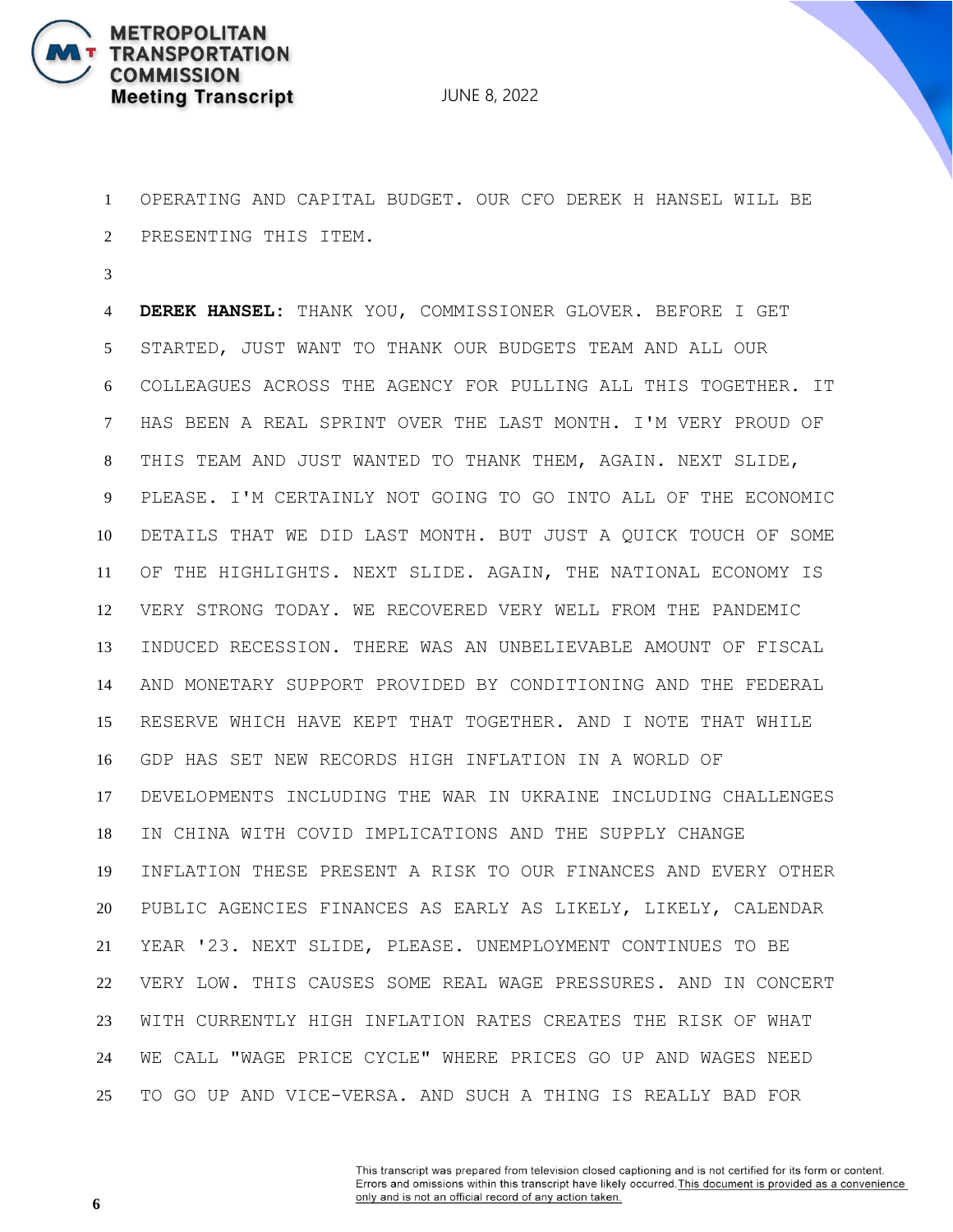**METROPOLITAN** 

**COMMISSION** 

**TRANSPORTATION** 

**Meeting Transcript** 

 THE NATIONAL ECONOMY AND CAN BE BAD OVER A MULTI-YEAR PERIOD. SO FAR IT'S SOMETHING, AGAIN, THE FEDERAL RESERVE, AS WE MENTIONED AT THE WORKSHOP, IS REALLY TRYING TO GET ON TOP OF, BUT IS CHALLENGING. NEXT SLIDE. AND OUR REGIONAL ECONOMY IS LARGELY RECOVERED. IT HASN'T NECESSARILY EVEN BEEN COMPLETELY IN OUR OVERALL COUNTIES BUT GENERALLY THINGS ARE VERY GOOD, BUT NOTE, AGAIN, THERE ARE RISKS BASED ON HOW THE NATIONAL ECONOMY AS A WHOLE PERFORMS. NEXT SLIDE. SO, WE'LL GET ON TO THIS YEAR'S BUDGETS. NEXT SLIDE, PLEASE. SO, GENERALLY, FOR FISCAL '23, WE'RE ASSUMING 29 NET NEW POSITIONS. WE JUST DISCUSSED IN THE LAST BUDGET PRESENTATION TEN OF THOSE POSITIONS WHICH ARE ASSOCIATED WITH BATA OPERATIONS AND WE'RE GOING TO TALK ABOUT THE REST OF THE BREAK DOWN IN JUST A COUPLE OF MINUTES. WE HAVE ASSUMED A 4.2 COST OF LIVING ADJUSTMENT FOR THIS BUDGET, AS WELL AS A TOTAL OF \$3,000 IN ONE-TIME BONUSES. THESE ARE IN LINE WITH THE MOU THAT WILL BE CONSIDERED LATER THIS MORNING, AND ALL OF THOSE ARE FACTORED INTO THIS BUDGET. OUR REVENUE ASSUMPTION INCLUDES INCREASES IN SALES TAX REVENUE, AND IT INCLUDES BRIDGE TRAFFIC RECOVERY, WHICH DOES DRIVE REIMBURSEMENT OF CERTAIN OVERHEAD COST FROM BATA TO MTC. AS WE MENTIONED AT THE WORKSHOP, NON-OBLIGATED GRANTS WILL BE BROUGHT BEFORE THE COMMISSION AT A LATER DATE, AS THEY BECOME OBLIGATED, AND OUR BUDGETS ARE BALANCED AS SHOWN. NEXT SLIDE PLEASE. AS I SAID, 29 NET NEW POSITIONS. 19 OF THESE FOR MTC. JUST UNDER TEN FOR BATA, AND A TINY LITTLE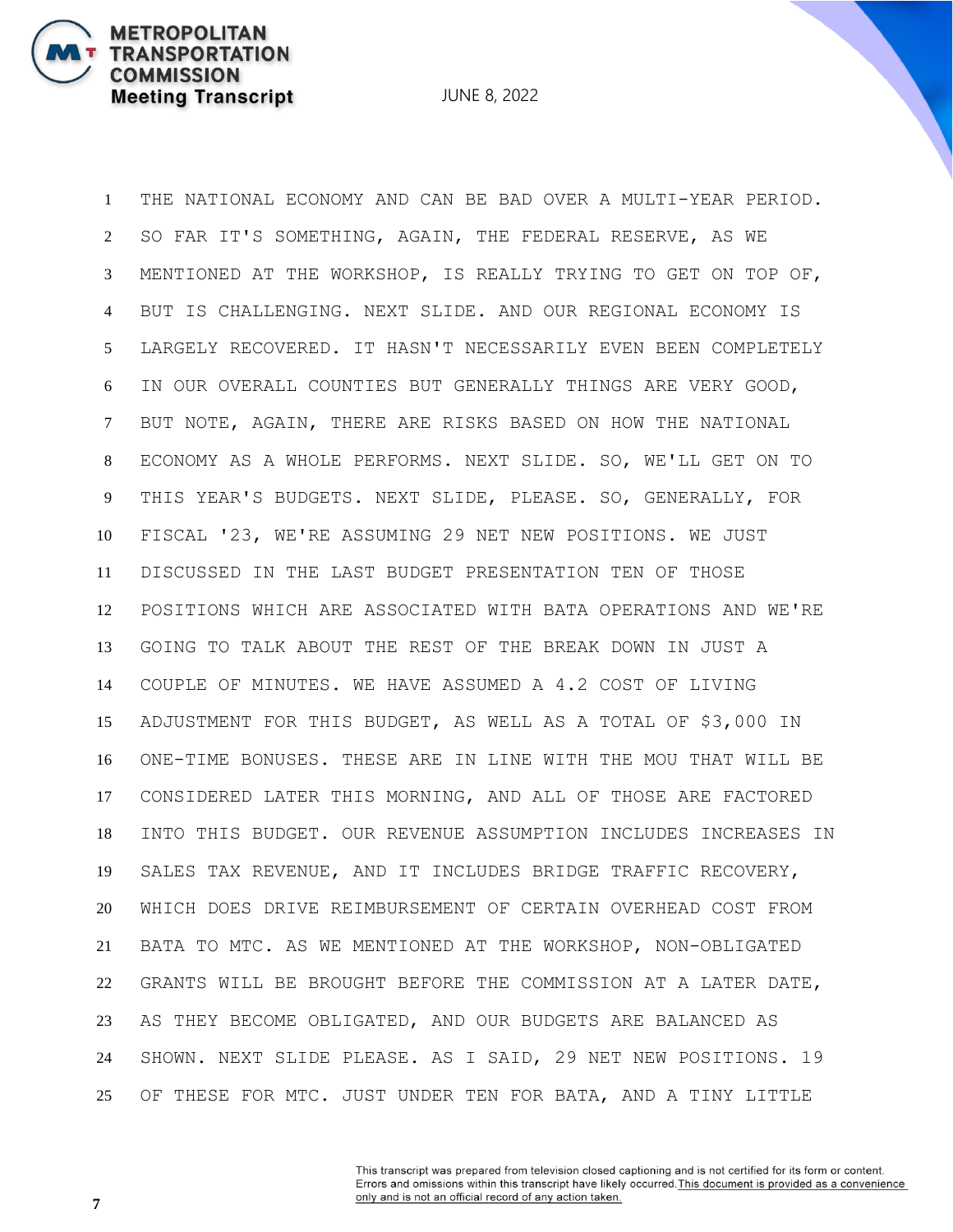**METROPOLITAN** 

**COMMISSION** 

**TRANSPORTATION** 

**Meeting Transcript** 

 PIECE FOR SAFE. THESE POSITIONS DO A VARIETY OF THINGS. THEY PROVIDE ADDITIONAL CAPACITY FOR NEWLY FUNDED PROJECT COMMISSIONS, PROJECT POSITIONS -- SORRY -- TO ADDRESS COMMISSION INTEREST, INCLUDING BLUE RIBBON WORK AND ADDRESSING CLIMATE ISSUES. THEY ADDRESS A REAL CAPACITY DEFICIT THAT WE HAVE IN STRATEGIC SUPPORT FUNCTIONS, HUMAN RESOURCES, INFORMATION TECHNOLOGY, FINANCE, AND CONTRACTS AND PROCUREMENT, AND THESE ARE ALL REALLY NEEDED TO ADDRESS ALL OF THAT ABOVE, ALL OF THIS INCREASED WORK THAT WE'RE DOING, IN GENERALLY, THROUGHOUT THE AGENCY. AND, FINALLY, THERE ARE SEVERAL POSITIONS WHICH ARE CONVERTING INTO FULL-TIME POSITION FUNCTIONS THAT HAVE PREVIOUSLY BEEN FILLED ON A LONG-TERM TEMPORARY BASIS THROUGH EMPLOYEES AND SO NOW WE'RE JUST CREATING THOSE FULL-TIME POSITIONS. NEXT SLIDE. THE RESERVES ARE, GENERALLY, A GOOD NEWS STORY. THE PANDEMIC HAS CERTAINLY HAD AN EFFECT ON OUR FINANCES, BUT THESE HAVE BEEN MODERATE. AND THERE ARE OTHER VERY GOOD THINGS THAT HAVE BEEN HAPPENING. THE POSITION CONTINUES TO BE FAR BETTER THAN AT THE END OF FISCAL 20, AND OUR FINAL FIGURES WILL BE BASED ON THE ACTUAL NET PENSION LIABILITY AND WHEN THE BUDGET IS FINALLY ADOPTED. ON THE PENSION LIABILITY PIECE I DO WANT TO INDICATE THAT THE NUMBERS AS SHOWN DO NOT REFLECT THE CALPERS PERFORMANCE IN EITHER FISCAL '21 OR IN FISCAL '22. BUT THE FISCAL '21 FIGURES FROM CALPERS WERE VERY, VERY STRONG. AND IT MAY BE THAT AT THE END OF THE YEAR WE ACTUALLY SHOW A NET PENSION ASSET. SO,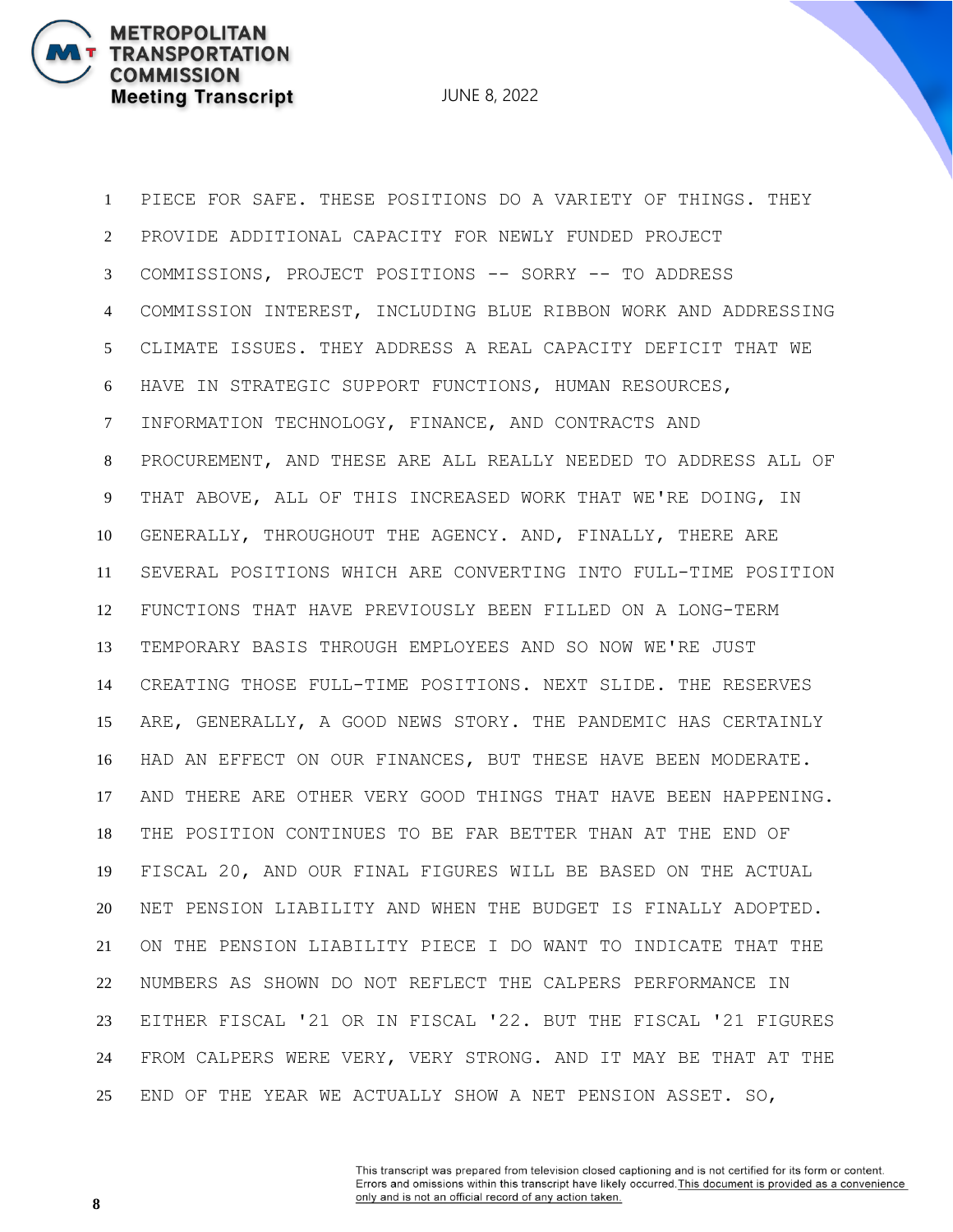**METROPOLITAN** 

**COMMISSION** 

**TRANSPORTATION** 

**Meeting Transcript** 

 SOMETHING WE'LL BE LOOKING AT, AND, CERTAINLY, AS WE HAVE THE FINAL DETAILS, WE WILL BE BRINGING THAT BACK TO MTC AS AN INFORMATIONAL ITEM. NEXT SLIDE, PLEASE. WE HAVE MENTIONED IT BEFORE, BUT OUR POST RETIREMENT LIABILITIES FOR HEALTH CARE ARE FULLY FUNDED, AND OUR RETIREE MEDICAL PAYMENTS ARE FULLY FUNDED THROUGH DEDUCTIONS THROUGHOUT OPEB TRUST. CERTAINLY THIS IS AN ITEM THAT WE'LL CONTINUING MONITORING, BUT AGAIN, A VERY GOOD STORY. NEXT SLIDE, PLEASE. AND, AGAIN, AS I JUST MENTIONED BEFORE, OUR PENSION LIABILITY HAS BEEN SUBSTANTIALLY ADDRESSED WE FULLY ANTICIPATE THAT'S GOING TO BE AN ASSET AT THE END OF THIS FISCAL YEAR. WE ARE NOT PROPOSING ADDITIONAL PAYMENTS INTO FISCAL '23 FOR PENSIONS OTHER THAN AS REQUIRED UNDER OUR AGREEMENT WITH CALPERS. NEXT SLIDE PLEASE. BUT I WOULD SAY THAT THERE CONTINUE TO BE REAL CONTINUING AND SOME NEW OPERATING CONCERNS THAT WE WILL BE KEEPING OUR EYE ON IN DEMAND THAT, WE CONTINUE TO MAINTAIN SUBSTANTIAL FISCAL PRUDENCE AS WE MOVE FORWARD. IT WAS IDENTIFIED LAST YEAR AND IT CONTINUES TO BE TRUE THAT OUR SALARY AND BENEFITS COSTS GROW FASTER THAN OUR CORE REVENUE GROWTH. DON'T FEEL LONELY. THIS IS A COMMON THEME THROUGH MOTORIST OF THE GOVERNMENTAL AGENCIES WITH WHICH I'M FAMILIAR, BUT IS CERTAINLY SOMETHING THAT WE NEED TO KEEP IN MIND AND BE PRUDENT IN ADDRESSING. OUR GRANTS PROVIDE US THE FINANCIAL CAPACITY TO ADDRESS OUR CRITICAL NEEDS. BUT WE HAVE TO CASH FLOW THOSE GRANTS. THOSE GRANTS ARE PROVIDED ON A REIMBURSEMENT BASIS. SO WE HAVE GOT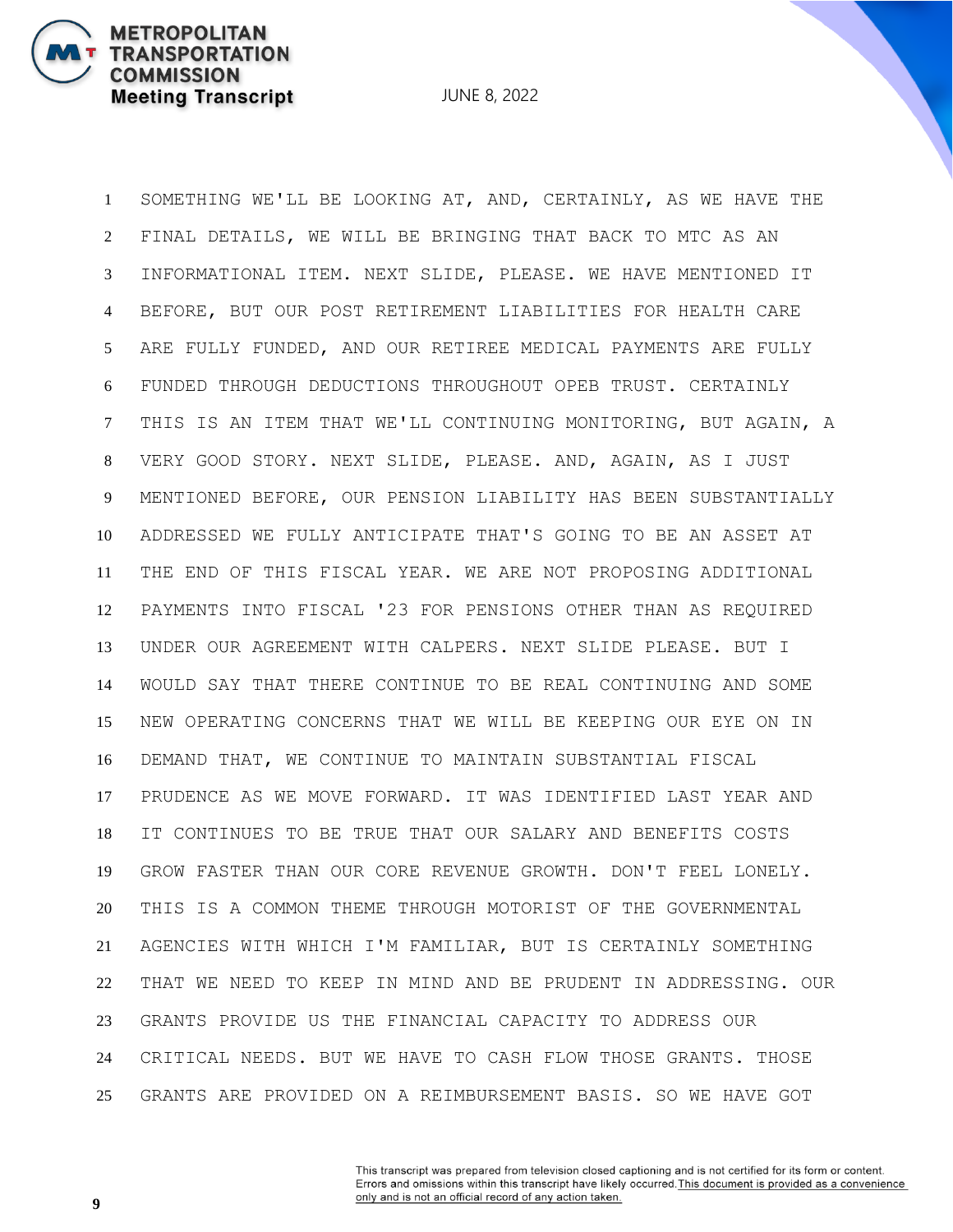JUNE 8, 2022

 TO FUND BEFORE GETTING REIMBURSED, AND FOR SOME OF THOSE, THE REIMBURSEMENT CAN BE IN AN OVEREXTENDED PERIOD OF TIME, A COUPLE OF MONTHS OR MORE. IT'S NOTABLE THAT THOSE GRANTS DO NOT ALWAYS PROVIDE FOR FULL RECOVERY OF OUR OVERHEAD COST. TO THE EXTENT THAT'S THE CASE, WE END UP BEARING THOSE THROUGH THE GENERAL FUND. AND THERE CONTINUES TO BE CHALLENGE ON CAPACITY TO PROVIDE A STRATEGIC SUPPORT FOR THESE FUNCTIONS, THE ONES I ADDRESSED BEFORE, THE HR NEEDS, THE IT NEEDS, THINGS WHERE, FRANKLY, OUR REQUIREMENTS AS AN AGENCY CONTINUE TO GROW. AGAIN, ADDRESSING VERY REAL CONCERNS AND ISSUES, THINGS LIKE DIVERSITY, EQUITY, AND INCLUSION AT THE AGENCY. THINGS LIKE ADDRESSING CYBER SECURITY ISSUES AND ALL OF THOSE. AND THEN, FINALLY, AGAIN, THERE ARE REAL RECESSIONARY PRESSURES. YOU KNOW, I THINK, YOU KNOW, IT'S ONE OF THOSE THINGS WHERE YOU SEE A WHOLE VARIETY OF OPINIONS ON WHAT'S GOING TO HAPPEN. AND IF, CERTAINLY, IF I REALLY KNEW AS MUCH AS I'M LONG THIS JOB AT THIS POINT, I MIGHT DO SOMETHING ELSE LIKE GO SIT ON A BEACH WITH A PINA COLADA. NEXT SLIDE PLEASE. THE FISCAL '23 BUDGET IS PROPOSED WITH NO DEFICIT. SO IT IS A BALANCED BUDGET. WE'RE NOT PROPOSING ANY KIND OF DRAW ON THE RESERVE. WE ARE PROJECTING THE INCREASES IN SALES TAX REVENUES AS WE DISCUSSED BEFORE. AND SUBSTANTIAL INCREASES IN REVENUE FROM THE ONE BAY AREA GRANT THREE. OUR SALARY AND BENEFITS, IN THIS BUDGET ARE BASED ON, AGAIN, THE 4.2% COLA THAT WE'LL BE BRINGING FORWARD TO YOU IN JUST A FEW MINUTES FOR DISCUSSION.

> This transcript was prepared from television closed captioning and is not certified for its form or content. Errors and omissions within this transcript have likely occurred. This document is provided as a convenience only and is not an official record of any action taken.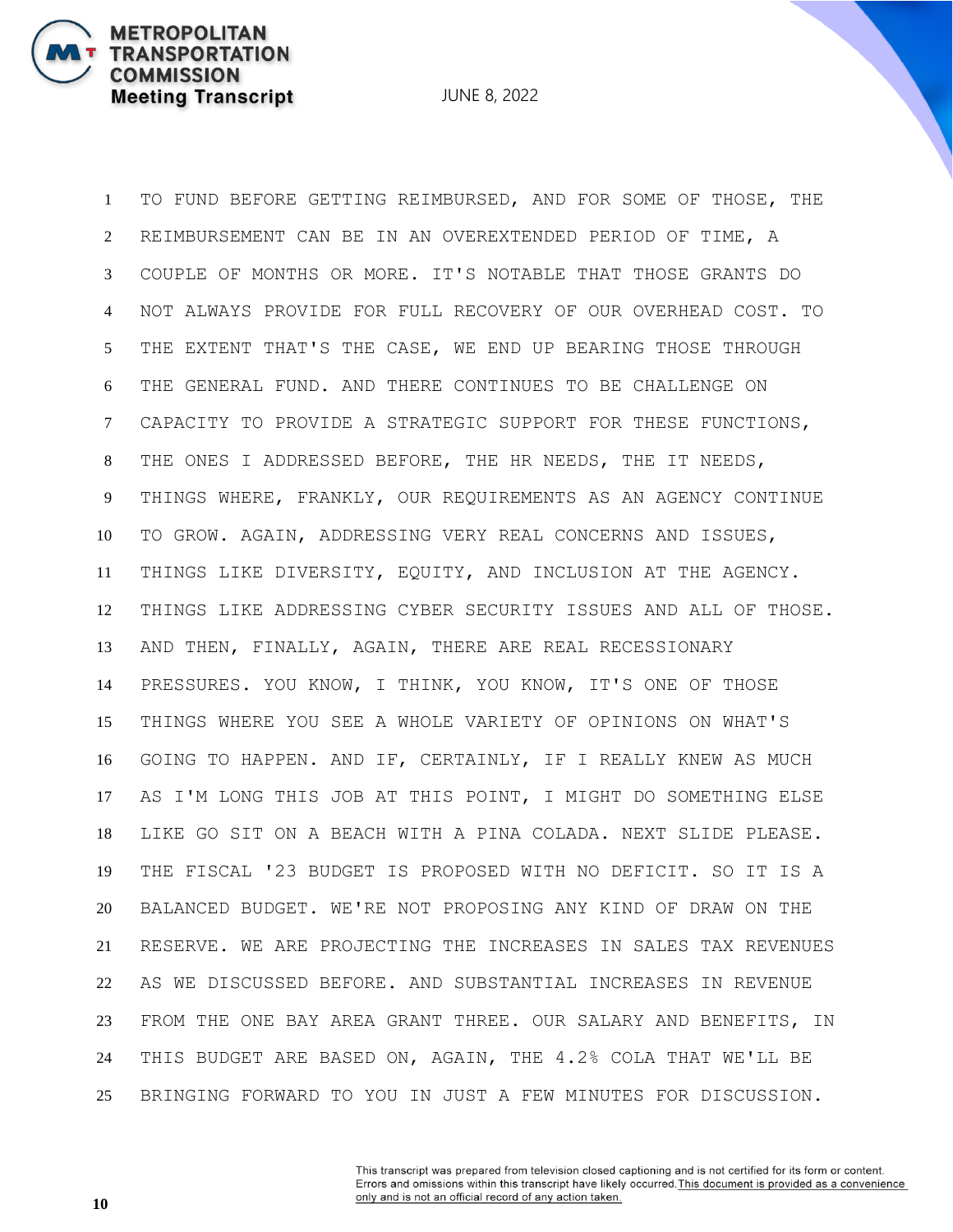**METROPOLITAN** 

**COMMISSION** 

**TRANSPORTATION** 

**Meeting Transcript** 

 AND, AGAIN, WE HAVE NOT INCLUDED ANY NON-OBLIGATED CONTRACTS AND WE WOULD BE INCORPORATING THOSE IN FUTURE AMENDMENTS. NEXT SLIDE, PLEASE. THEN MOVING ON TO CLIPPER, AND, AGAIN, WE DISCUSSED THIS AT THE WORKSHOP. OPERATING COST INCREASES ARE MOSTLY DUE TO THE CLIPPER TWO OPERATIONS. WE ANTICIPATE THAT CLIPPER TWO IS GOING TO BE REVENUE READY IN THE NEXT FISCAL YEAR, BUT THERE ARE GOING TO BE PARALLEL OPERATIONS OF BOTH CLIPPER ONE AND CLIPPER TWO UNTIL LATE '24, SO THIS BUDGET REFLECTS THAT. NEXT SLIDE PLEASE. AND, AGAIN, SOME INCREASES IN FISCAL '23 FOR BOTH CLIPPER ONE AND CLIPPER TWO. ON THE CLIPPER ONE SIDE IT'S CARD SALES ARE PREDOMINANT. ON CLIPPER TWO WORK SOME CARD SALES BUT PRIMARILY STAFFING AND CONSULTING COST AS THOSE FULLY GET INTEGRATED. ON BAY AREA FORWARD, SOME NOTABLE INCREASES TOTALING ABOUT \$56 MILLION. YOU WILL SEE A VARIETY OF PROJECTS HERE. BAY BRIDGE FORWARD 2020 BEING THE LARGEST OF THOSE. NEXT SLIDE PLEASE. AND THE RESOLUTION THAT WE'RE ASKING YOU TO RECOMMEND TODAY, IT DOES SET PARAMETERS FOR THE ADMINISTRATION OF THE FISCAL '23 BUDGET. MY APOLOGIES. IT AUTHORIZES ADJUSTMENTS WITHIN THE APPROVED BUDGET, AGAIN, ANY INCREASES TO THE BUDGET WOULD COME BACK BEFORE THE COMMISSION. IT DOES DELEGATE CERTAIN APPROVALS OF CONTRACTS AND OTHER SERVICES TO THE ADMINISTRATION COMMITTEE. AND IT DOES ESTABLISH THESE TOTAL AUTHORIZED FULL-TIME POSITIONS AS DISCUSSED PREVIOUSLY, WHICH COULD NOT BE EXCEEDED WITHOUT COMMISSION APPROVAL. IT ALSO ESTABLISHES A SET OF RESERVE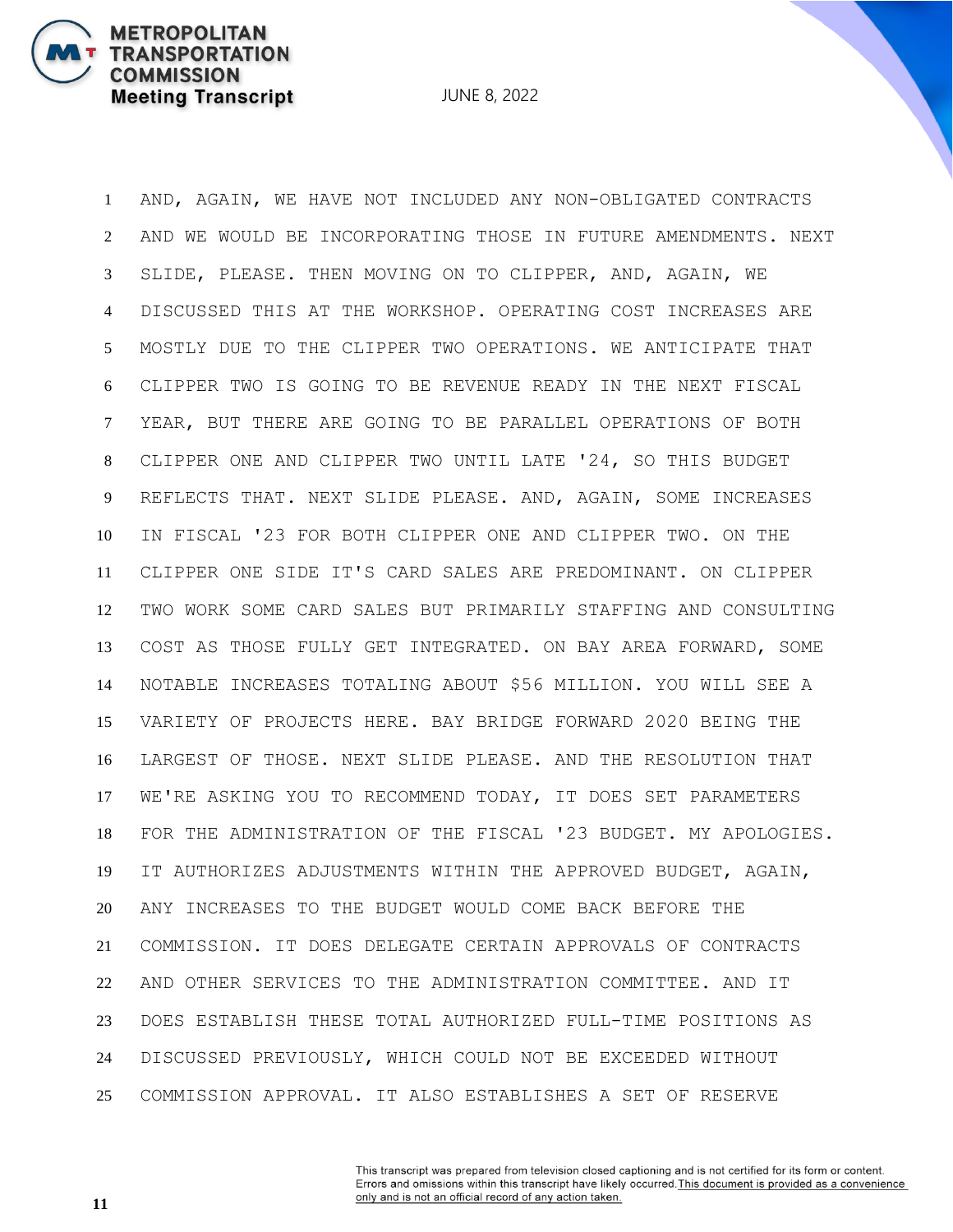JUNE 8, 2022

 DESIGNATIONS THAT ARE CONSISTENT WITH WHAT WE HAVE PREVIOUSLY ADDRESSED. AND NO USE OF THOSE DESIGNATED RESERVES WOULD BE AUTHORIZED, EXCEPT THROUGH THE BUDGET AND EXPRESS AUTHORIZATION OF THE COMMISSION. NEXT SLIDE PLEASE SO, FINALLY, JUSTICE A NOTE. WE HAD OUR BUDGET STUDY SESSION WITH YOU LAST MONTH. TODAY WE'RE ASKING FOR YOUR APPROVAL AND RECOMMENDATION OF THIS BUDGET WITH FINAL COMMISSION BEING IN FRONT OF YOU, KIND OF AT THE COMMISSION APPROVAL, BEING IN FRONT OF YOU TWO WEEKS SINCE. SO, WITH THAT I'M AVAILABLE FOR ANY QUESTIONS.

 **FEDERAL GLOVER, CHAIR:** THANK YOU, DEREK. AT THIS TIME, DO WE HAVE ANY COMMITTEE MEMBERS COMMENTS OR QUESTIONS? I DON'T SEE ANY. KIMBERLY DO YOU SEE ANY I MAY BE MISSING?

 **CLERK, KIMBERLY WARD:** THERE ARE NO MEMBERS OF THE PUBLIC WITH THEIR HAND RAISED, AND THERE WAS NO PUBLIC COMMENT SUBMITTED ON THIS ITEM.

 **FEDERAL GLOVER, CHAIR:** AND DID WE RECEIVE ANY WRITTEN COMMENTS?

 **CLERK, KIMBERLY WARD:** I HAVE RECEIVED NOTHING IN WRITING, MR. CHAIR.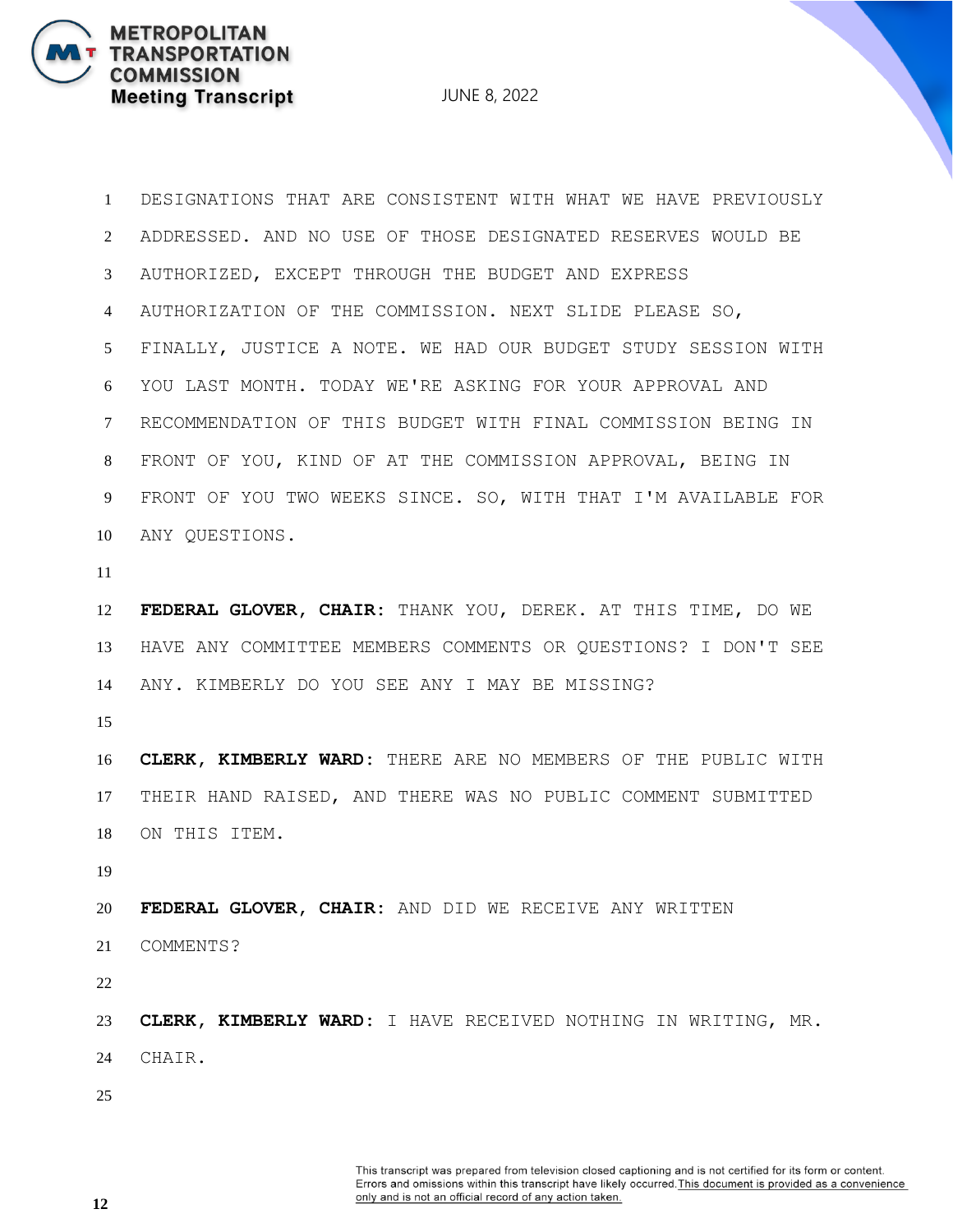

| $\mathbf{1}$   | FEDERAL GLOVER, CHAIR: OKAY. SO, AT THIS TIME, I WOULD       |
|----------------|--------------------------------------------------------------|
| 2              | ENTERTAIN A MOTION TO HAVE THIS REFERRED TO THE MTC          |
| 3              | COMMISSION, THAT WOULD BE RESOLUTION 4517.                   |
| $\overline{4}$ |                                                              |
| 5 <sup>5</sup> | GINA PAPAN: PAPAN MOVE APPROVAL.                             |
| 6              |                                                              |
| $\tau$         | DAVID RABBIT: SECOND.                                        |
| 8              |                                                              |
| 9              | FEDERAL GLOVER, CHAIR: MOTION PAPAN SECOND RABBIT. ROLL CALL |
| 10             | PLEASE?                                                      |
| 11             |                                                              |
| 12             | CLERK, KIMBERLY WARD: GLOVER?                                |
| 13             |                                                              |
| 14             | FEDERAL GLOVER, CHAIR: YES.                                  |
| 15             |                                                              |
| 16             | CLERK, KIMBERLY WARD: CHAVEZ.                                |
| 17             |                                                              |
| 18             | CINDY CHAVEZ, V. CHAIR: YES.                                 |
| 19             |                                                              |
| 20             | CLERK, KIMBERLY WARD: RABBIT?                                |
| 21             |                                                              |
| 22             | DAVID RABBIT: AYE.                                           |
| 23             |                                                              |
| 24             | CLERK, KIMBERLY WARD: MILEY?                                 |
| 25             |                                                              |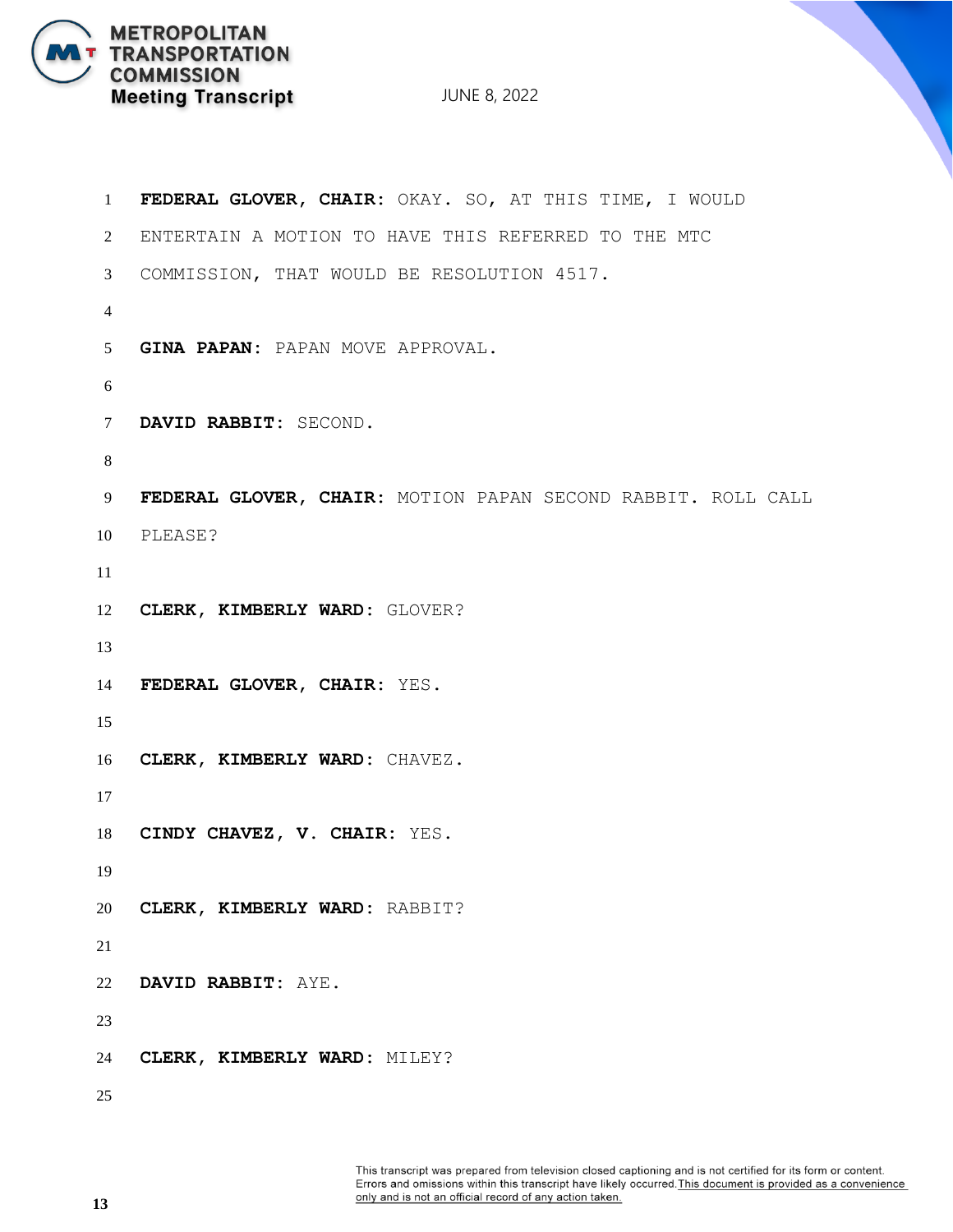

**NATHAN MILEY:** MILE YES.

JUNE 8, 2022

 **CLERK, KIMBERLY WARD:** PAPAN? **GINA PAPAN:** YES. **CLERK, KIMBERLY WARD:** WORTH? **AMY R. WORTH:** AYE. **CLERK, KIMBERLY WARD:** MOTION PASSES UNANIMOUSLY BY ALL MEMBERS PRESENT. **FEDERAL GLOVER, CHAIR:** OKAY. THANK YOU. NEXT WE HAVE A CLOSED SESSION WITH LABOR NEGOTIATORS PURSUANT TO GOVERNMENT CODE 54957.6, AND THIS COMMITTEE WILL BE MEETING IN CLOSED SESSION TO CONSIDER MODIFICATION AND EXTENSION TO THE CURRENT MEMORANDUM UNDERSTANDING FOR MTC EMPLOYEE SALARIES AND BENEFIT EFFECTIVE JULY 1, 2022, THROUGH AND INCLUDING JUNE 30TH OF 2023. AGENCIES DESIGNATED REPRESENTATIVE WILL INCLUDE THERESE MCMILLAN, NALUNGO CONLEY, BRAD PAUL, KATHLEEN KANE, AND DEREK HANSEL. EMPLOYEE ORGANIZATION COMMITTEE AND STAFF REPRESENTATIVES, CONFIDENTIAL EMPLOYEES AND SPECIFIC EXECUTIVE EMPLOYEES, COMMISSIONERS THERE IS A ZOOM LINK THAT WAS SENT TO YOU BY OUR CLERK, SO, AT THIS TIME, I WILL ASK IF THERE IS ANY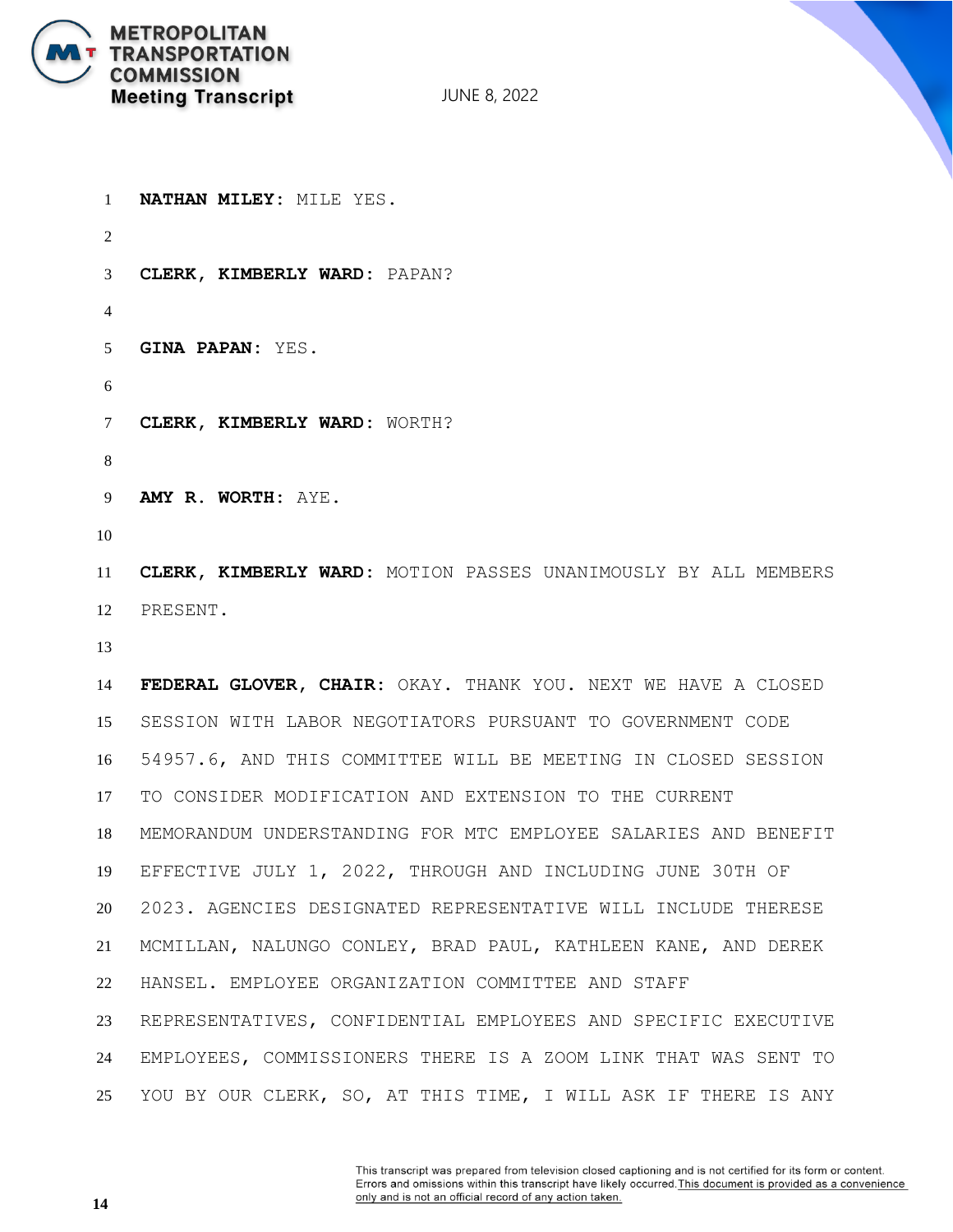

 PUBLIC COMMENTS THAT HAVE CAME IN ON THIS PRIOR TO THE MEETING. **CLERK, KIMBERLY WARD:** THANK YOU, MR. CHAIR. I WAS JUST GOING TO CALL YOUR ATTENTION TO THAT. BUT WE HAVE RECEIVED NOTHING IN WRITING. AND I SEE NO MEMBER OF THE PUBLIC WITH THEIR HAND RAISED FOR CLOSED SESSION PUBLIC COMMENT. **FEDERAL GLOVER, CHAIR:** OKAY. SO I WOULD ASK ALL COMMITTEE MEMBERS TO JOIN US FOR THE CLOSED SESSION. AND YOU SHOULD BE IN POSSESSION OF THAT LINK. [CLOSED SESSION] [ CLOSED SESSION CONTINUES ] [ CLOSED SESSION CONTINUES ] [ CLOSED SESSION CONTINUES ] **FEDERAL GLOVER, CHAIR:** OKAY. THE BOARD HAS BEEN MEETING IN CLOSED SESSION. DO WE HAVE ANY REPORT-OUT? **KATHLEEN KANE:** YES WE DO. THE COMMITTEE MET IN CLOSED SESSION, HAD A DISCUSSION OF THE ITEMS, AND I BELIEVE, MR. CHAIR, THAT YOU ALL ASKED FOR CLARIFICATION FROM STAFF AND THAT THERE IS A POTENTIAL FOR A MOTION. SO I'LL TURN IT BACK TO YOU TO RUN THAT PART OF THE DISCUSSION. **FEDERAL GLOVER, CHAIR:** OKAY. AND THE CLARITY THAT WAS GIVEN, I'M GOING TO ASK THAT THERESE, THAT YOU WILL GIVE THAT?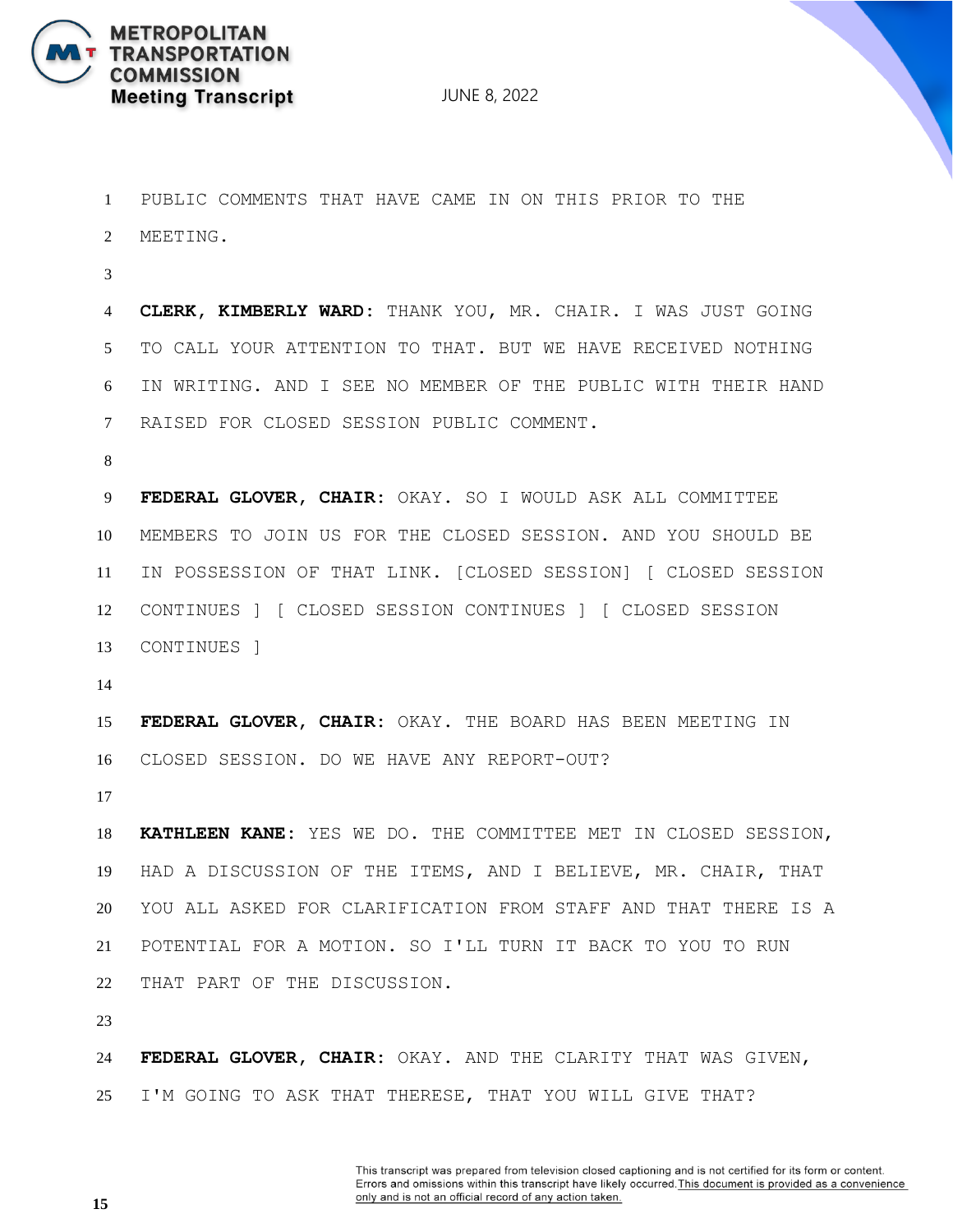**THERESE MCMILLAN:** SURE. THERE WAS REQUESTs TO WHAT COMPARATIVE ANALYSIS WE HAD DONE WITH RESPECT TO THE FINAL RECOMMENDATIONS THAT WE BROUGHT FORWARD FOR THIS ONE YEAR EXTENSION, AND I WANT TO CLARIFY FOR THE COMMISSIONERS THAT WE DID DO EXTENSIVE SURVEY OF, LIKE, TRANSPORTATION AGENCIES, AS WELL AS CITIES AND COUNTIES WITHIN THE BAY AREA, AS TO THE STRUCTURES THEY WERE CONSIDERING IN TERMS OF BOTH COLA, AS WELL AS BONUSES, NON-PENSIONABLE, TAXABLE BONUSES, AND THE COMBINATION OF THAT H WHAT WE HAVE BROUGHT FORWARD IS TYPICAL OF WHAT WE SAW AND REFLECTIVE OF RESPONSES TO THE EXTRAORDINARILY INFLATIONARY PRESSURES THAT WE HAVE SEEN. THIS IS, AGAIN, FOR THE ONE YEAR, AND WE WILL BE ABLE TO IN SUBSEQUENT NEGOTIATIONS FOR MULTI- YEAR BE ABLE TO ADJUST TO WHATEVER CHANGES IN THE ECONOMY ARE APPROPRIATE AT THE TIME. 

 **FEDERAL GLOVER, CHAIR:** DO I HAVE A MOTION AND SECOND TO APPROVE REFERRALS OF MTC 4341 AND 4342, MEMORANDUM OF UNDERSTANDING FOR MTC EMPLOYEE SALARY AND BENEFIT EFFECTIVE JULY 1ST, 2022, THROUGH AND INCLUDING JUNE 30TH, 2023 FOR THE COMMISSION'S APPROVAL?

**METROPOLITAN** 

**COMMISSION** 

**TRANSPORTATION** 

**Meeting Transcript** 

**AMY R. WORTH:** I'LL MOVE APPROVAL. WORTH.

**MARGARET ABE-KOGA:** SECOND, ABE-KOGA.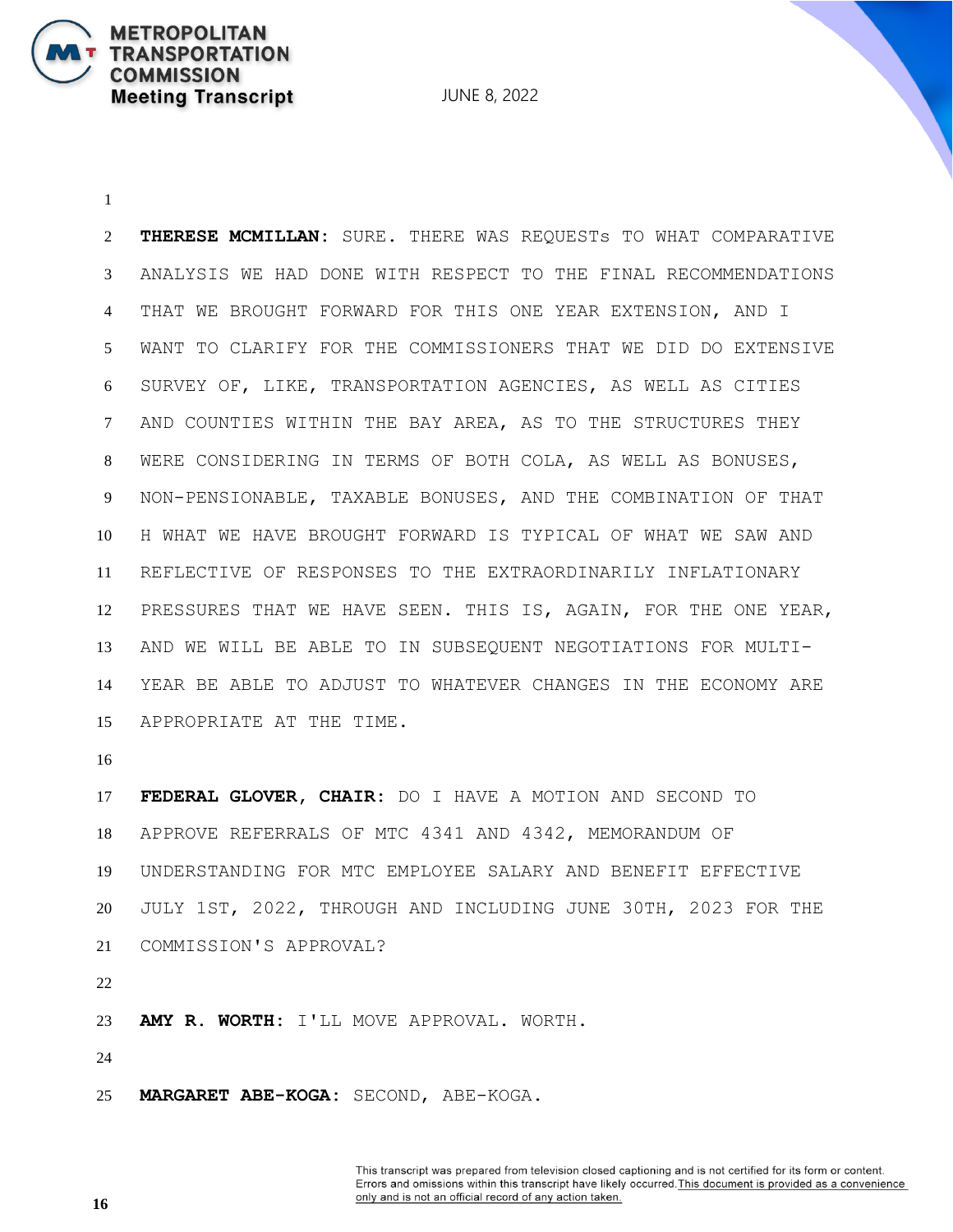

 **FEDERAL GLOVER, CHAIR:** MOTION BY WORTH. SECOND BY ABE-KOGA ROLL CALL, PLEASE. **CLERK, KIMBERLY WARD:** THANK YOU. CHAIR GLOVER? **FEDERAL GLOVER, CHAIR:** YES. **CLERK, KIMBERLY WARD:** VICE CHAIR CHAVEZ IS ABSENT. ABE-KOGA? **MARGARET ABE-KOGA:** AYE. **CLERK, KIMBERLY WARD:** MILEY? **NATHAN MILEY:** YES. **CLERK, KIMBERLY WARD:** PAPAN? **GINA PAPAN:** YES. **CLERK, KIMBERLY WARD:** RABBIT? **DAVID RABBIT:** AYE. **CLERK, KIMBERLY WARD:** RONEN? IS ABSENT. COMMISSIONER WORTH?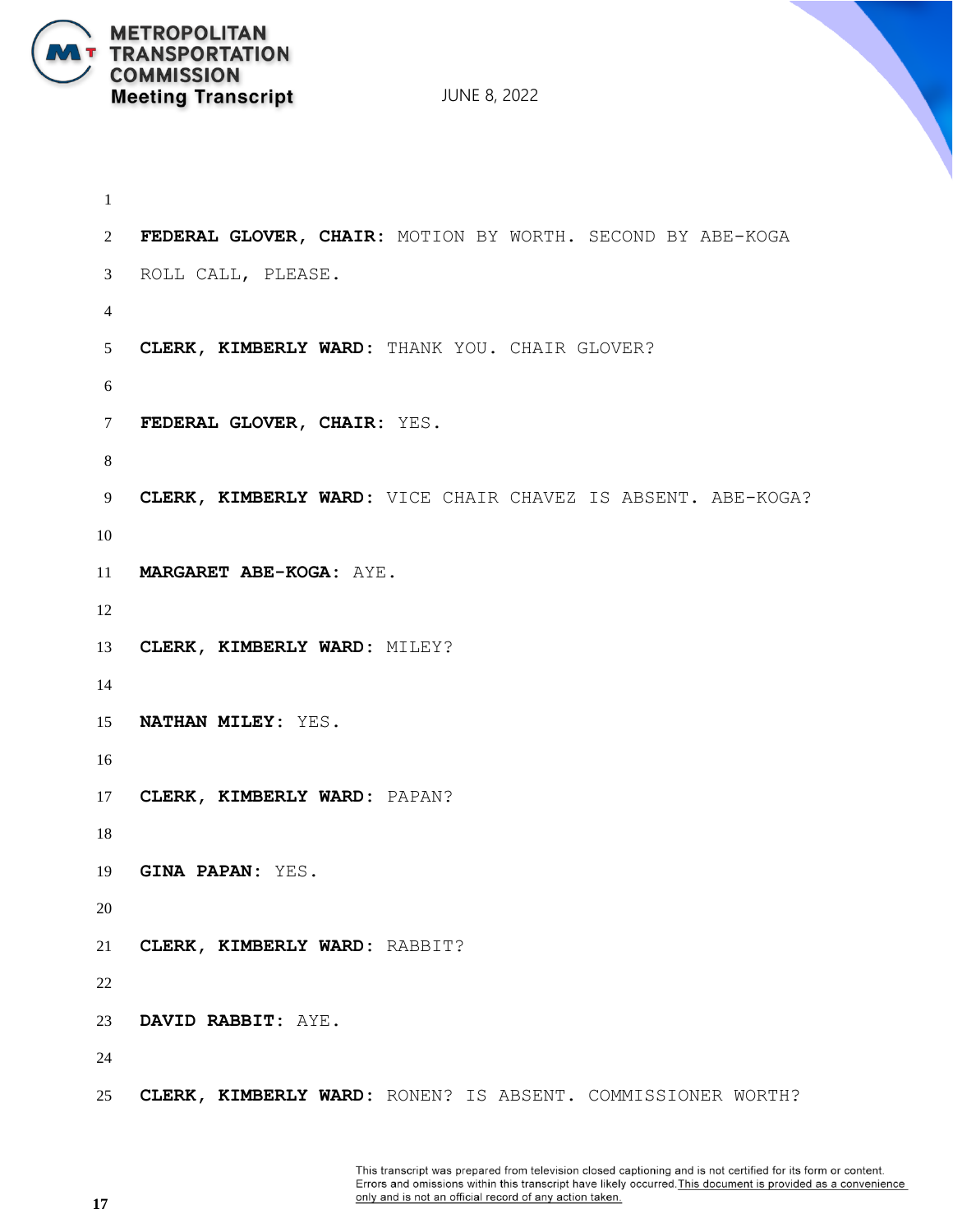

 **AMY R. WORTH:** AYE. **CLERK, KIMBERLY WARD:** THANK YOU. PASSES UNANIMOUSLY BY ALL MEMBERS PRESENT. **KATHLEEN KANE:** THROUGH THE CHAIR IF I COULD NOTE FOR THE RECORD THAT YOU ASKED FOR PUBLIC COMMENT ON THIS ITEM PRIOR TO GOING INTO CLOSED SESSION SO IT WAS AVAILABLE AT THAT TIME. **FEDERAL GLOVER, CHAIR:** YES. THANK YOU FOR THAT CLARITY, ALSO. WE WILL NOW MOVE TO PUBLIC COMMENT. OPPORTUNITY FOR PUBLIC COMMENT TO ADDRESS THE BODY ON THINGS THAT FALL WITHIN THE PURVIEW OF THIS COMMITTEE THAT HAS NOT BEEN ON TODAY AGENDA. **CLERK, KIMBERLY WARD:** THANK YOU. I HAVE RECEIVED NOTHING IN WRITING AND SEE NO MEMBERS OF THE PUBLIC WITH THEIR HAND RAISED AT THIS TIME. **FEDERAL GLOVER, CHAIR:** THANK YOU. THIS MEETING IS ADJOURNED. THE NEXT MEETING OF THE COMMITTEE WILL BE JULY 13TH, MOST LIKELY A HYBRID MEETING. THANK YOU. [ADJOURNED